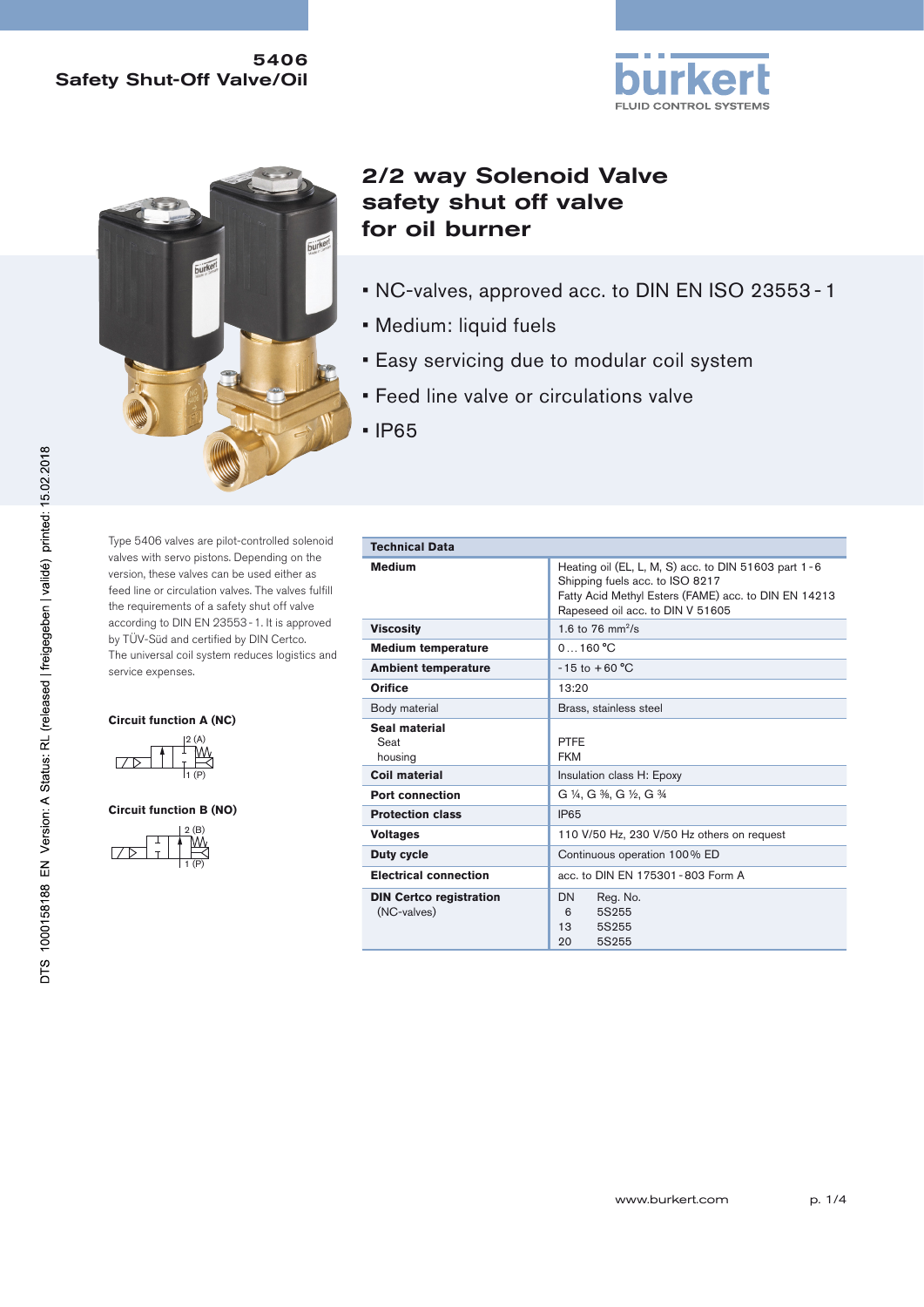#### 5406 Safety Shut-Off Valve/Oil



#### Technical Data

| <b>Circuit</b><br>function | Port<br>connection            | <b>Orifice</b> | K <sub>v</sub> value<br>water | <b>Pressure</b><br>range | <b>Closing</b><br>time | <b>Body material</b> | <b>Function</b>   | <b>Power consumption</b> |                            |
|----------------------------|-------------------------------|----------------|-------------------------------|--------------------------|------------------------|----------------------|-------------------|--------------------------|----------------------------|
|                            |                               | [mm]           | [m <sup>3</sup> /h]           | [bar]                    |                        |                      |                   | <b>Operation</b><br>W    | <b>Inrush</b><br><b>VA</b> |
| NC(A)                      | $G\frac{1}{4}$                | 6.0            | 0.46                          | $1 - 30$                 | < 100                  | <b>Brass</b>         | Feed line valve   | 20                       | 150                        |
|                            | G %, G ½                      | 13.0           | 3.5                           | $1 - 30$                 | < 500                  | <b>Brass</b>         | Feed line valve   | 20                       | 120                        |
|                            | G <sup>3</sup> / <sub>4</sub> | 20.0           | 6.3                           | $1 - 30$                 | < 800                  | Stainless steel      | Feed line valve   | 20                       | 120                        |
|                            |                               |                |                               |                          |                        |                      |                   |                          |                            |
| NO(B)                      | $G\%$ , $G\%$                 | 13.0           | 3.0                           | $1 - 30$                 | < 500                  | <b>Brass</b>         | Circulation valve | 20                       | 120                        |

# Feed line/return line valve combinations

For oil burner with feed line valve and return line valve the following safety shut off valves combinations are available.

| <b>Feed line valve</b> |                        |                      | <b>Return line valve</b>                    |             |                        |                      |                                             |
|------------------------|------------------------|----------------------|---------------------------------------------|-------------|------------------------|----------------------|---------------------------------------------|
| <b>Type</b>            | <b>Orifice</b><br>[mm] | <b>Body material</b> | $K_v$ value<br>water<br>[m <sup>3</sup> /h] | <b>Type</b> | <b>Orifice</b><br>[mm] | <b>Body material</b> | $K_v$ value<br>water<br>[m <sup>3</sup> /h] |
|                        |                        |                      |                                             |             |                        |                      |                                             |
| 6027*                  | 2.2                    | <b>Brass</b>         | 0.15                                        | -           | $\qquad \qquad$        | $\qquad \qquad$      | $\qquad \qquad \blacksquare$                |
| 6027*                  | 3                      | <b>Brass</b>         | 0.22                                        | 6027*       | 3                      | <b>Brass</b>         | 0.18                                        |
| 5406                   | 6                      | <b>Brass</b>         | 0.46                                        | 6027*       | $\overline{4}$         | <b>Brass</b>         | 0.47                                        |
| 5406                   | 13                     | <b>Brass</b>         | 3.5                                         | 6027*       | 10                     | <b>Brass</b>         | 1.8                                         |
| 5406                   | 20                     | Stainless steel      | 6.3                                         | 5407**      | 20                     | Stainless steel      | 4.7                                         |

\* compare datasheet Type 6027 Safety Shut-Off Valve/Oil \*\* compare datasheet Type 5407 Safety Shut-Off Valve/Oil



#### Materials Version DN6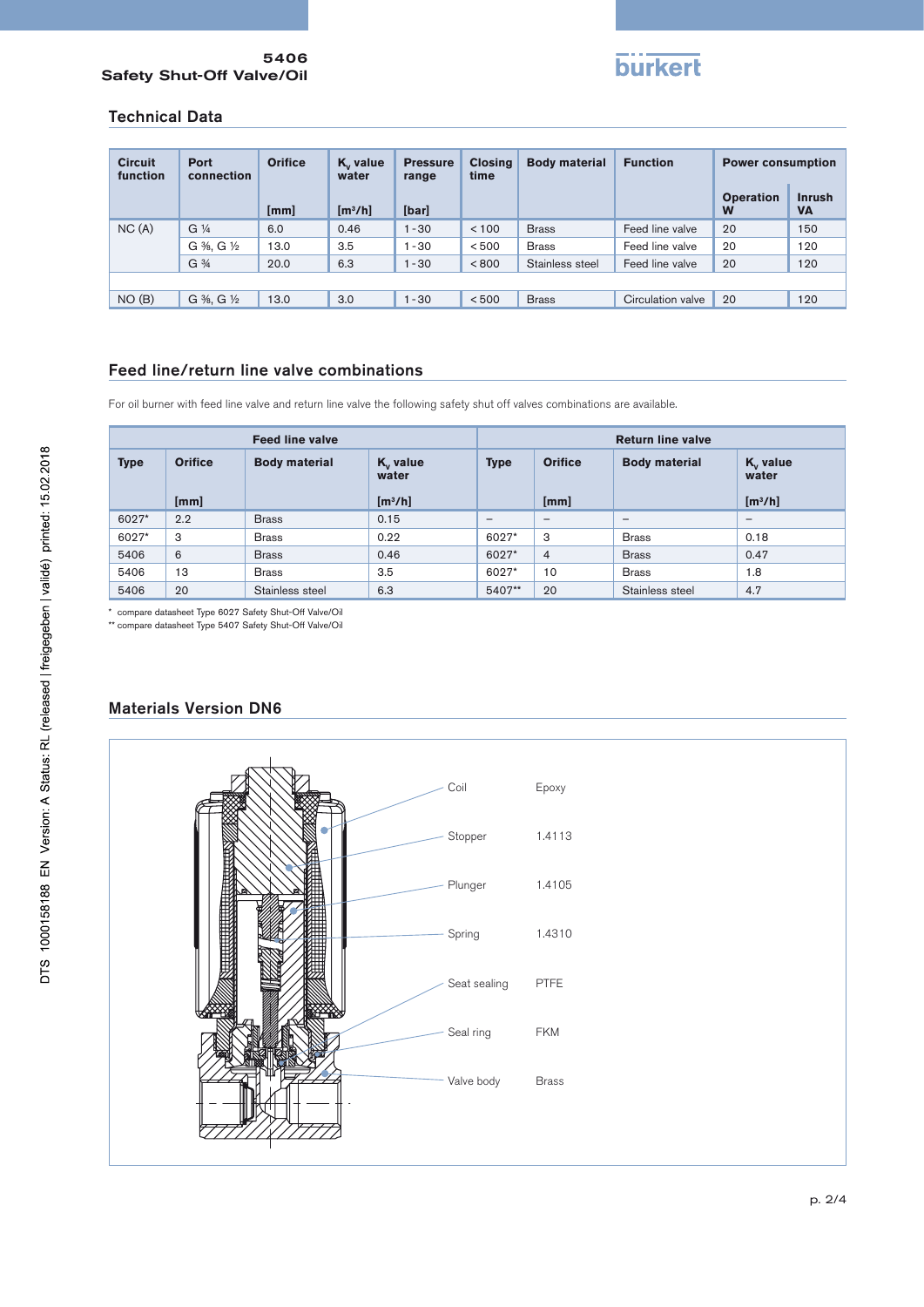#### 5406 Safety Shut-Off Valve/Oil

**burkert** 

# Materials Version DN13, 20



# Dimensions [mm] Version DN6



DTS 1000158188 EN Version: A Status: RL (released | freigegeben | validé) printed: 15.02.2018